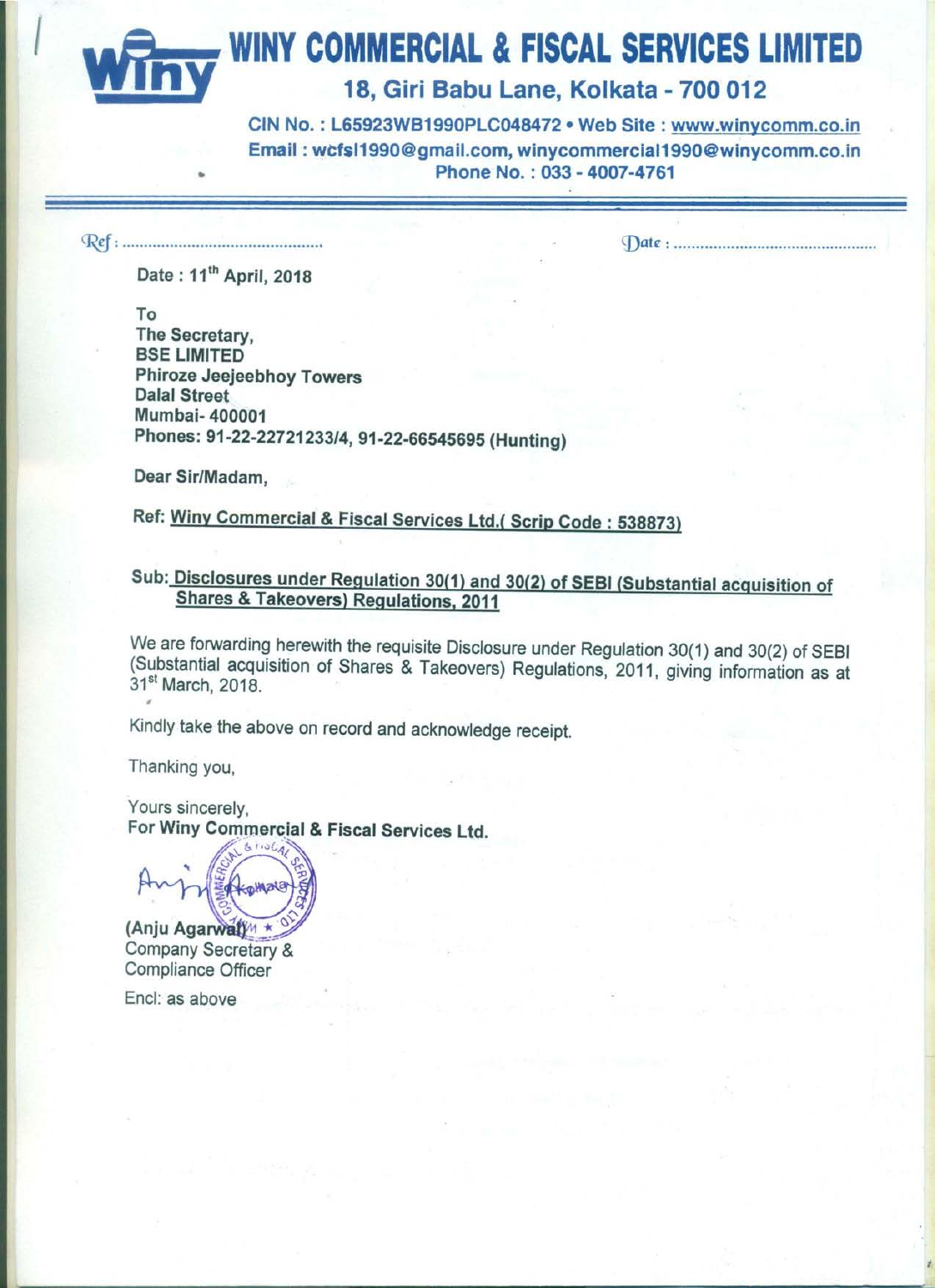#### ANNEXURE - 1

### Format for Disclosures under Regulation 30(1) and 30(2) of SEBI (Substantial Acquisition of Shares & Takeovers) Regulations, 2011

| 1.       | Name of the Target Company (TC)                                                                                                                                                                                                                                                                                                                                                                                                              | Winy Commercial & Fiscal Services Limited                                           |                                                                      |                                                            |  |
|----------|----------------------------------------------------------------------------------------------------------------------------------------------------------------------------------------------------------------------------------------------------------------------------------------------------------------------------------------------------------------------------------------------------------------------------------------------|-------------------------------------------------------------------------------------|----------------------------------------------------------------------|------------------------------------------------------------|--|
| 2.       | Name(s) of the Stock Exchange(s) where the<br>shares of the TC are listed                                                                                                                                                                                                                                                                                                                                                                    | 1. The Calcutta Stock Exchange Limited<br>2. BSE Limited                            |                                                                      |                                                            |  |
| 3.<br>a. | Particulars of the shareholder(s):<br>Name of person together with Person Acting in<br>Concert (PAC) whose total holding (including that in<br>the form of shares, warrants, convertible securities<br>and any other instrument that would entitle the<br>holder to receive shares in the target company) is<br>more than 25% voting rights of the TC.<br>or<br>b. Name(s) of promoter(s), member of the promoter<br>group and PAC with him. | N.A<br><b>Edmond Securities Private Limited</b><br>Centuple Finance Private Limited |                                                                      |                                                            |  |
| 4.       | Particulars of the shareholding of person(s)<br>mentioned at (3) above                                                                                                                                                                                                                                                                                                                                                                       | Number of<br>shares                                                                 | % w.r.t. total<br>share /voting<br>capital<br>wherever<br>applicable | % of total<br>diluted<br>share/voting<br>capital of TC (*) |  |
| 5.       | As on March 31 of the year, holding of:<br>a) Shares<br>b) Voting Rights (otherwise than by shares)<br>c) Warrants.<br><b>Convertible Securities</b><br>d)<br>e) any other instrument that would entitle the<br>holder to receive shares in the TC.                                                                                                                                                                                          | 1650000<br><b>Nil</b><br>Nil<br><b>Nil</b><br>Nil                                   | 20.95%<br>Nil<br>Nil<br>Nil<br>Nil                                   | Nil<br>Nil<br>Nil<br>Nil<br>Nil                            |  |
|          | Total                                                                                                                                                                                                                                                                                                                                                                                                                                        | 1650000                                                                             | 20.95%                                                               | $\qquad \qquad \blacksquare$                               |  |

#### Part-B\*\*

#### Name of the Target Company: 8 <sup>T</sup> Services Limited

| Name(s) of the person and Persons<br>Acting in Concert (PAC) with the<br>person | Whether the person belongs<br>to Promoter/ Promoter group | PAN of the person and PACs |
|---------------------------------------------------------------------------------|-----------------------------------------------------------|----------------------------|
| <b>Edmond Securities Private Limited</b>                                        | Yes                                                       | AAACE7754N                 |
| Centuple Finance Private Limited                                                | Yes                                                       | AABCC0637K                 |

Signature of the Authorized Signatory

For Winy Commercial & Fiscal Services Limited

(Anju Agarwal) Compliance Officer. Place: Kolkata Date: 11/04/2018

#### Note:

1. In case of promoter(s) making disclosure under regulation 30(2), no additional disclosure under Regulation 30(1) is required.

(\*) Diluted share/voting capital means the total number of shares in the TC assuming full conversion of the

outstanding convertible securities/warrants into equity shares of the TC.

(\*\*) Part-B shall be disclosed to the Stock Exchanges but shall not be disseminated.